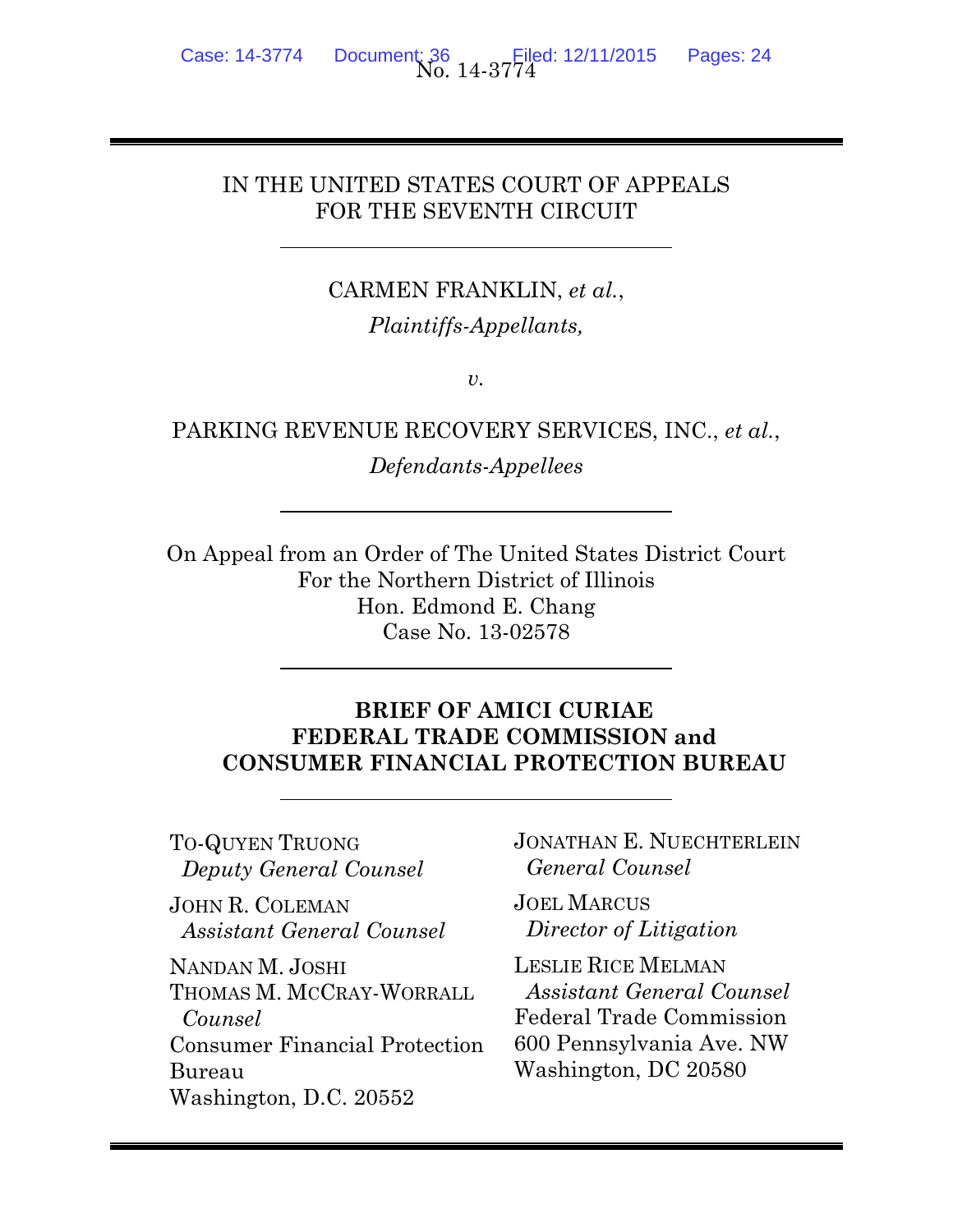## TABLE OF CONTENTS

## Page

| A.                     |  |
|------------------------|--|
|                        |  |
|                        |  |
|                        |  |
| CERTIFICATE OF SERVICE |  |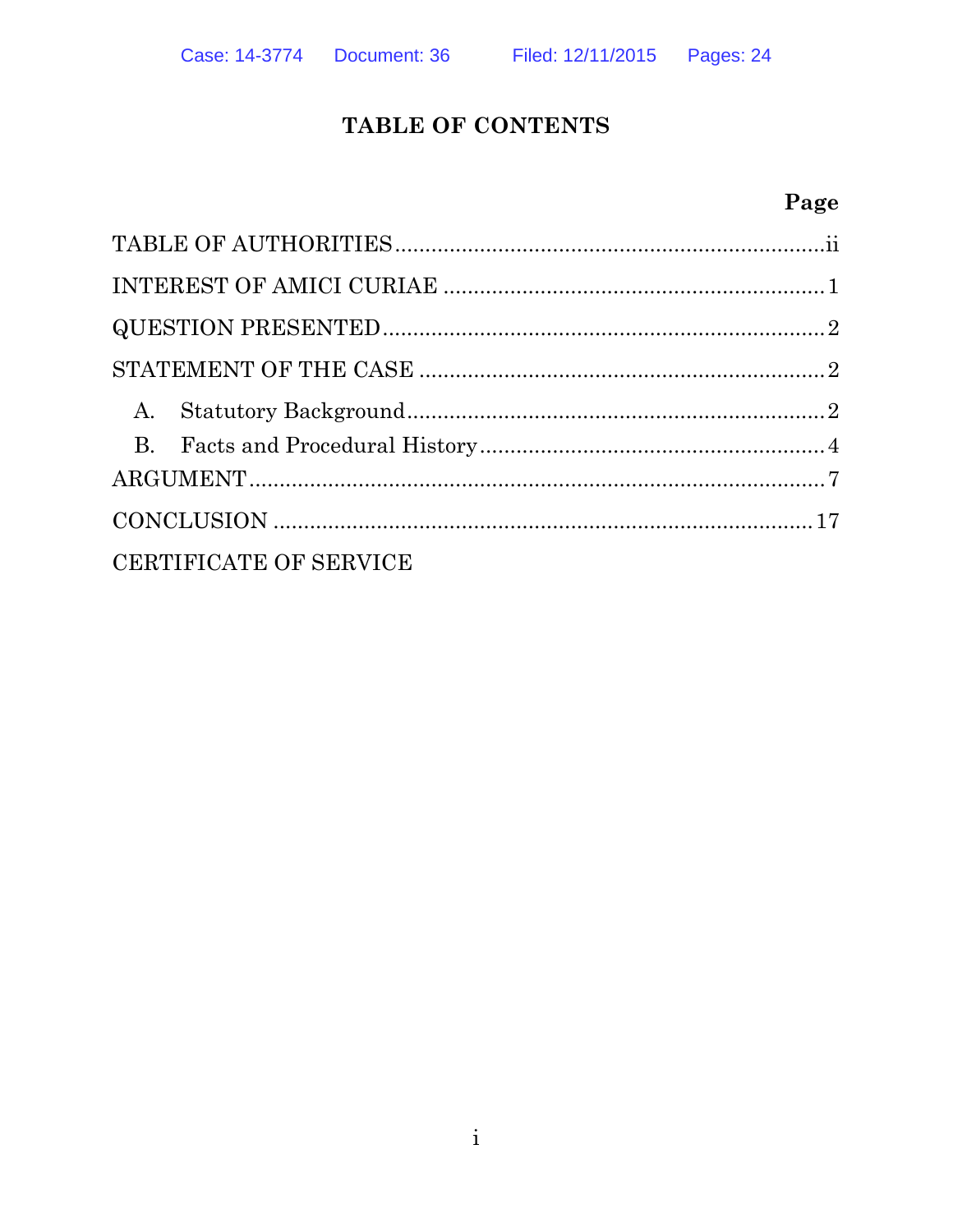## **TABLE OF AUTHORITIES**

**Cases Pages**

| A.E.I. Music Network, Inc. v. Bus. Computers, Inc., 290 F.3d 952 (7th         |
|-------------------------------------------------------------------------------|
| Accord Pollice v. Nat'l Tax Funding, L.P., 225 F.3d 379 (3d Cir.              |
| Al's Serv. Ctr. v. BP Prods. N. Am., Inc., 599 F.3d 720 (7th Cir.             |
| Bass v. Stolper, Koritzinsky, Brewster & Neider, S.C., 111 F.3d 1322          |
| Beauvior v. Israel, 2014 U.S. Dist. LEXIS 109047 (E.D.N.Y. 2014)  12          |
| Berman v. GC Servs. Ltd. P'shp, 146 F.3d 482 (7th Cir. 1998)15                |
| <i>Betts v. Equifax Credit Info. Servs., 245 F. Supp. 2d 1130 (W.D. Wash.</i> |
|                                                                               |
|                                                                               |
| Coretti v. Lefkowitz, 965 F. Supp. 3 (D. Conn. 1997)  12                      |
| DIRECTV, Inc. v. Cephas, 294 F. Supp. 2d 760 (M.D.N.C. 2003)12                |
| Durso v. Summer Brook Preserve Homeowners Ass'n, 641 F. Supp. 2d              |
| <i>Eades v. Kennedy, P.C. Law Offices, 799 F.3d 161 (2d Cir. 2015) 14</i>     |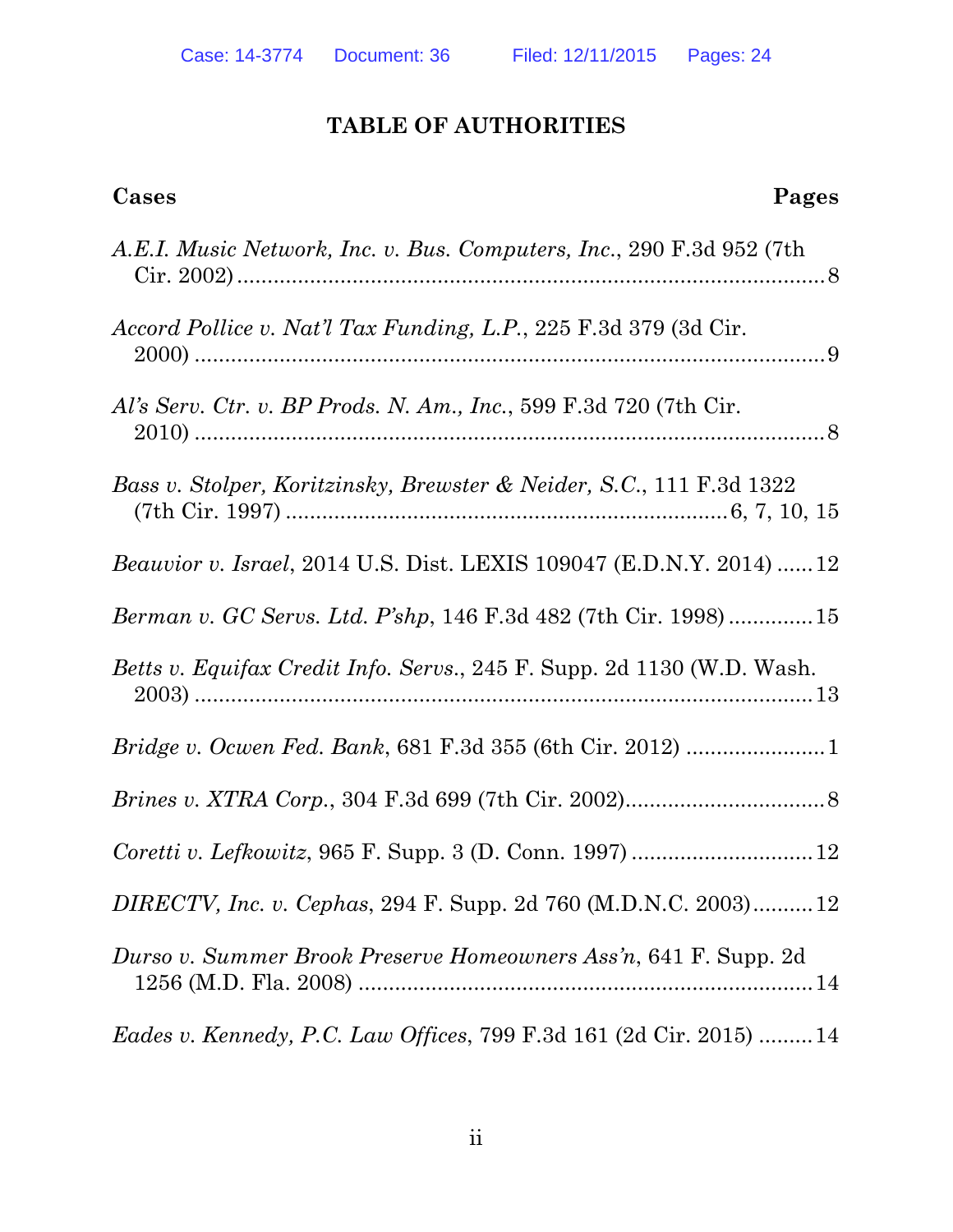| Grimard v. Palmer, Reifler & Assocs., P.A., 2007 U.S. Dist. LEXIS           |
|-----------------------------------------------------------------------------|
|                                                                             |
| <i>Harper v. Collection Bureau of Walla Walla, 2007 U.S. Dist. LEXIS</i>    |
| <i>Hawthorne v. Mac Adjustment, Inc.,</i> 140 F.3d 1367 (11th Cir. 1998)15  |
| <i>Jenkins v. Heintz</i> , 25 F.3d 536 (7th Cir. 1994), aff'd, 514 U.S. 291 |
|                                                                             |
|                                                                             |
| McMahon v. LVNV Funding, LLC, 744 F.3d 1010 (7th Cir. 2014)1                |
| Newman v. Boehm, Pearlstein & Brights, Ltd., 119 F.3d 477 (7th Cir.         |
| <i>Piper v. Portnoff Law Assocs., Ltd., 396 F.3d 227 (3rd Cir. 2005)  9</i> |
|                                                                             |
|                                                                             |
|                                                                             |
| <i>Williams v. Redflex Traffic Sys., Inc., 2008 U.S. Dist. LEXIS 22723</i>  |
| Yon v. Alliance One Receivables Mgmt., Inc., 2007 U.S. Dist. LEXIS          |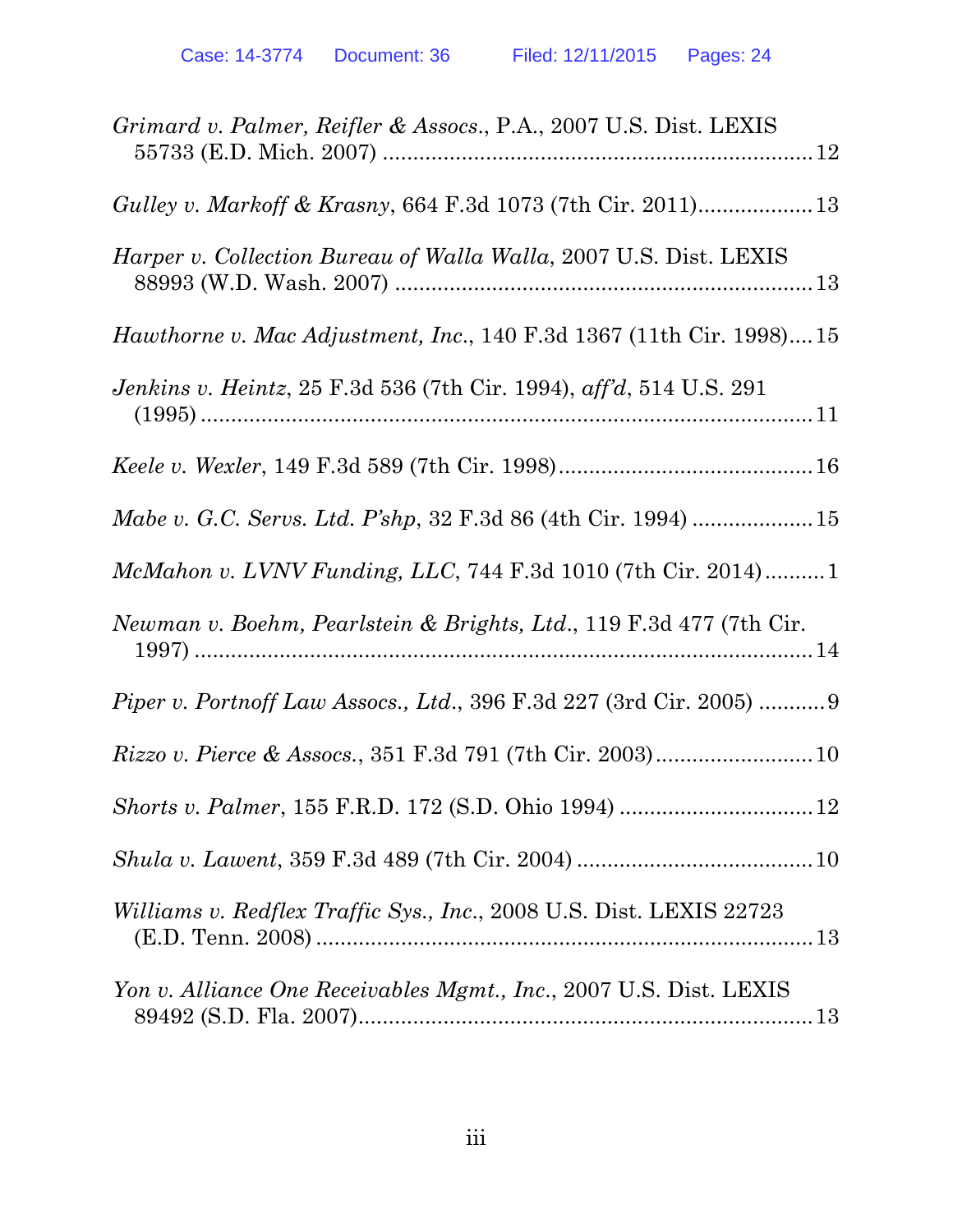## **Statutes**

| Rules                                                               |
|---------------------------------------------------------------------|
|                                                                     |
| <b>Legislative Materials</b>                                        |
| S. Rep. No. 382, 95th Cong., 1st Sess. (reprinted in 1977 U.S. Code |

# **Miscellaneous**

|--|--|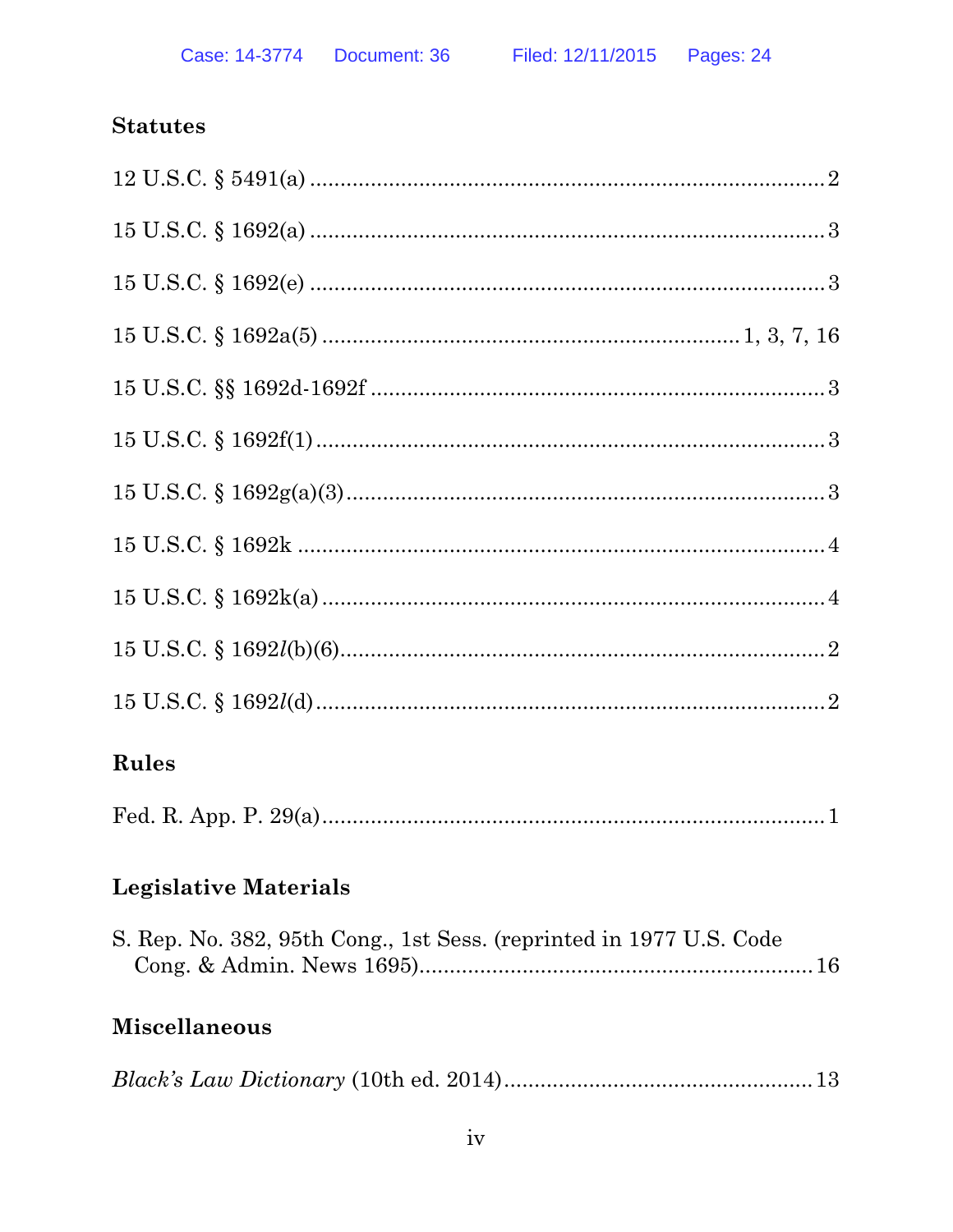FTC, *Repairing a Broken System: Protecting Consumers in Debt Collection Litigation and Arbitration*, Commission and Staff Reports (July 2010),

https://www.ftc.gov/sites/default/files/documents/reports/federaltrade-commission-bureau-consumer-protection-staff-report-repairingbroken-system-protecting/debtcollectionreport.pdf................................1

- FTC, *The Structure and Practices of the Debt Buying Industry* (January 2013), http://www.ftc.gov/os/2013/01/debtbuyingreport.pdf ................. 1
- Statements of General Policy or Interpretation, Staff Commentary on the Fair Debt Collection Practices Act, 53 Fed. Reg. 50097 (1988) .... 15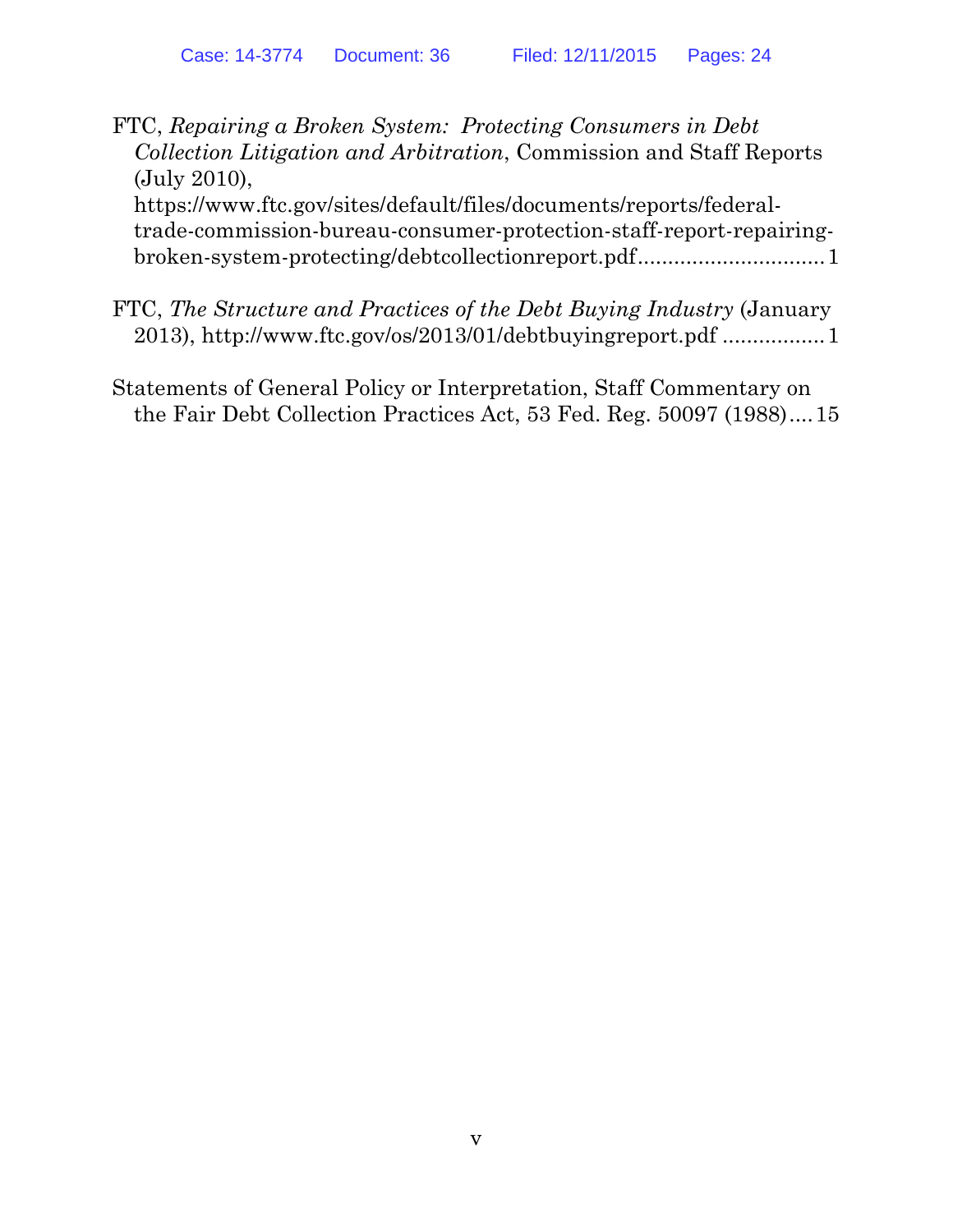### **INTEREST OF AMICI CURIAE**

The Federal Trade Commission, an agency of the United States, files this brief under Federal Rule of Appellate Procedure 29(a) and in response to the Court's order of September 11, 2015. We address the question whether a supposed unpaid parking fee is a "debt" within the meaning of the Fair Debt Collection Practices Act (FDCPA or Act), 15 U.S.C. § 1692a(5). We do not address the merits of plaintiffs' claims beyond the threshold definition of "debt."

The FTC has an interest in this case because abusive debt collection practices are a primary focus of the Commission's consumer protection efforts. The Commission has brought many cases enforcing the FDCPA, and published several reports on problems in the debt collection industry.1 In private FDCPA cases, this Court and others have relied on the Commission's expertise. *See*, *e.g*., *McMahon v. LVNV Funding, LLC*, 744 F.3d 1010, 1020 (7th Cir. 2014); *Bridge v. Ocwen Fed. Bank*, 681 F.3d 355, 361 (6th Cir. 2012).

<sup>1</sup> *See*, *e.g*., FTC, *The Structure and Practices of the Debt Buying Industry* (January 2013), http://www.ftc.gov/os/2013/01/debtbuyingreport.pdf; FTC, *Repairing a Broken System: Protecting Consumers in Debt Collection Litigation and Arbitration*, Commission and Staff Reports (July 2010), https://www.ftc.gov/sites/default/files/documents/reports/federal-tradecommission-bureau-consumer-protection-staff-report-repairing-brokensystem-protecting/debtcollectionreport.pdf.

 $\overline{a}$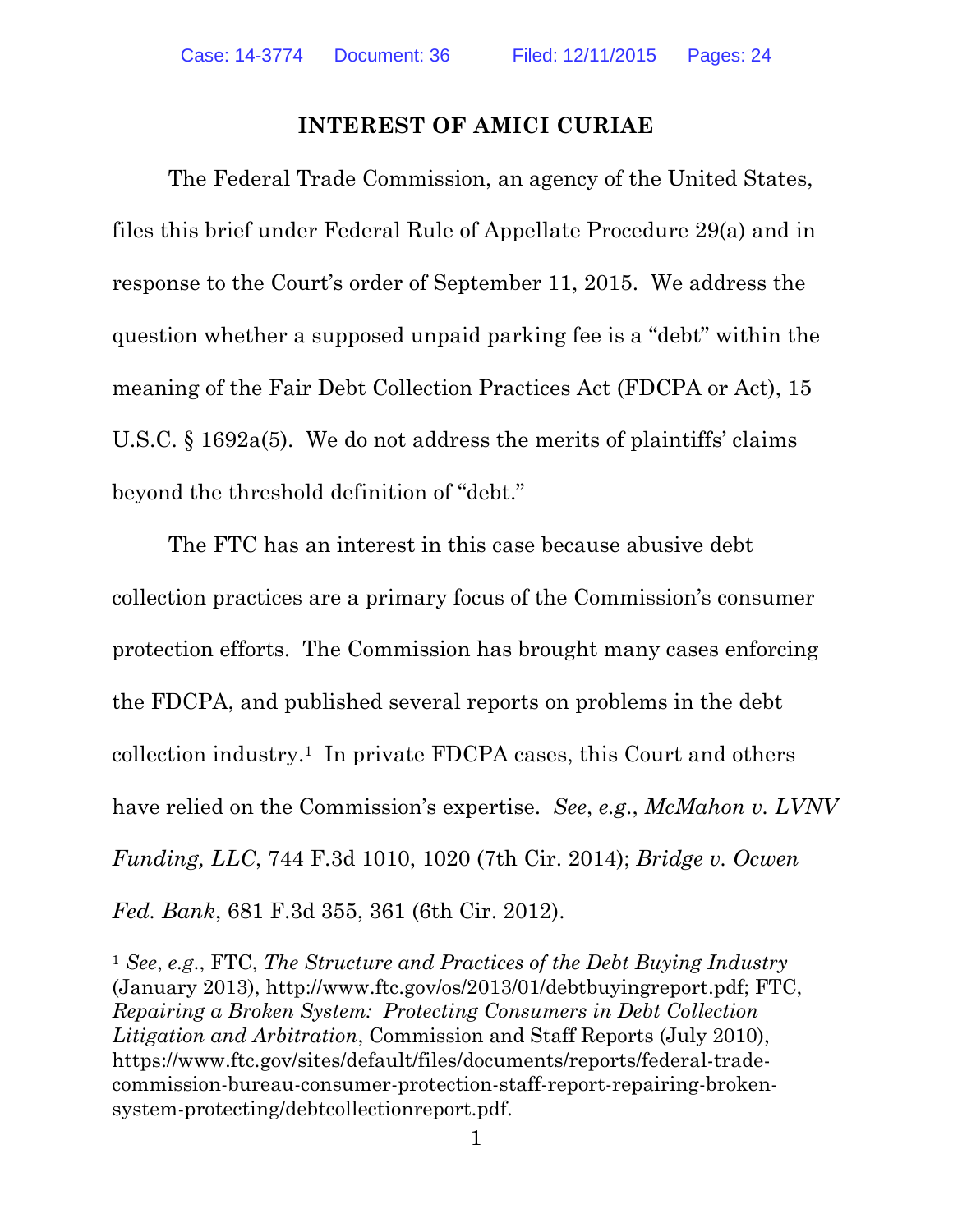The Consumer Financial Protection Bureau joins this brief. The CFPB shares the FTC's interest in protecting consumers from unlawful debt collection practices. Congress has charged the CFPB with responsibility for "regulat[ing] the offering and provision of consumer financial products and services under Federal consumer financial law[]," which includes the FDCPA. 12 U.S.C. § 5491(a). The FDCPA authorizes the CFPB to enforce the FDCPA, 15 U.S.C. § 1692*l*(b)(6), and to "prescribe rules with respect to the collection of debts by debt collectors." 15 U.S.C. § 1692*l*(d).

#### **QUESTION PRESENTED**

In its order of September 11, 2015, the Court asked the FTC to address this question: "Is an unpaid parking-lot fee (here consisting of a \$1.50 daily parking fee and a nonpayment penalty of \$45) a 'debt' within the meaning of " the FDCPA?

#### **STATEMENT OF THE CASE**

### **A. Statutory Background**

Congress enacted the FDCPA in 1977 in light of "abundant evidence of the use of abusive, deceptive, and unfair debt collection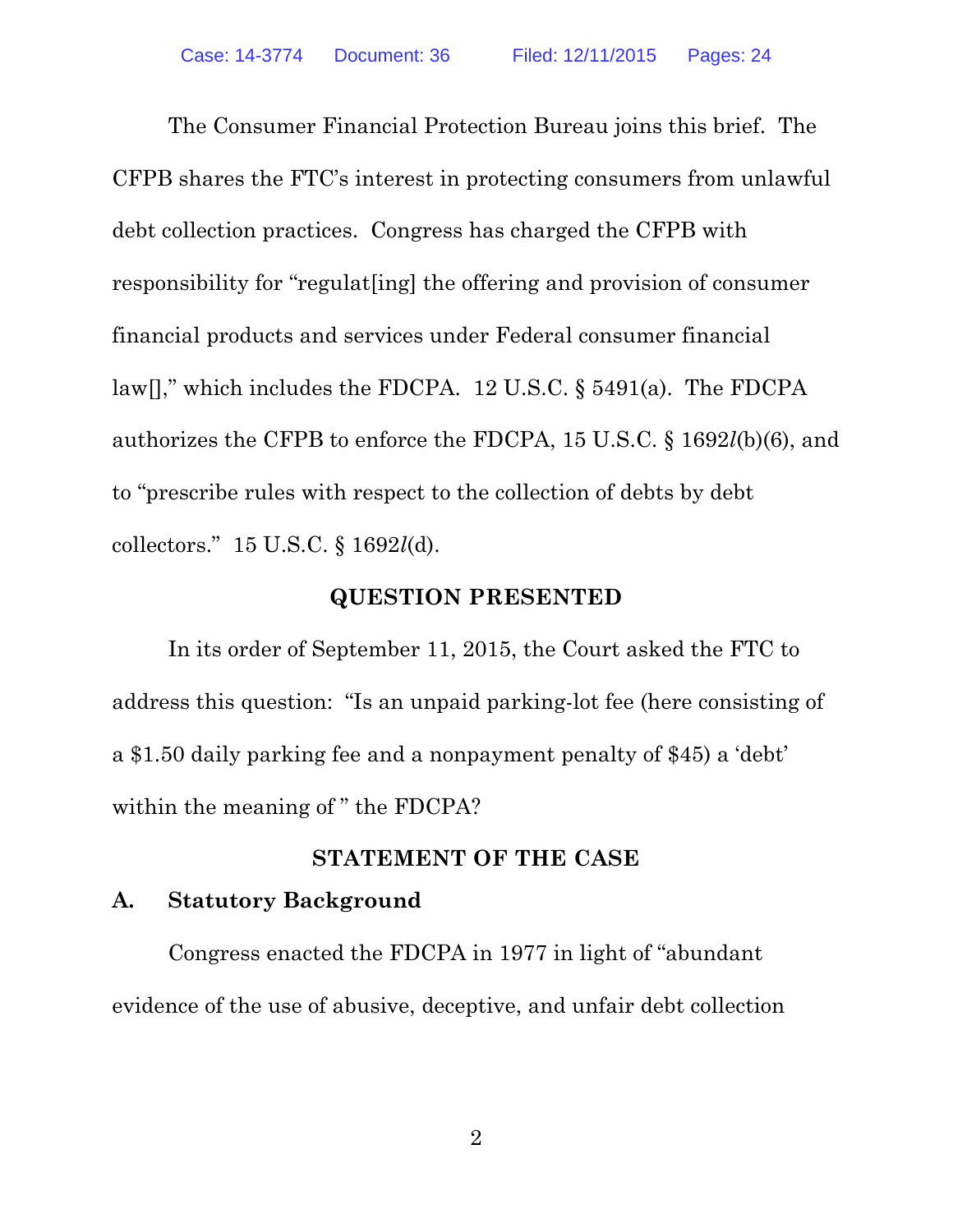practices by many debt collectors." It intended the statute to "eliminate" such abusive practices.  $15 \text{ U.S.C.}$  §  $1692(a)$ , (e).

The FDCPA generally prohibits "*any*" harassing or abusive conduct, "*any*" deceptive or misleading representation, and *all* "unfair or unconscionable means" of collecting debts. 15 U.S.C. §§ 1692d-1692f (emphases added). The statute lists more than two dozen examples of prohibited abusive, misleading, and unfair debt collection practices. *Id*. Of particular relevance here, the Act prohibits a debt collector from adding any amount to the underlying debt unless such additional amounts are authorized by law or the agreement that created the debt. 15 U.S.C. § 1692f(1). The Act also requires debt collectors to notify consumers that a debt will be presumed valid unless the consumer disputes it. *See* 15 U.S.C. § 1692g(a)(3).

The FDCPA broadly defines a "debt" to mean:

*Any* obligation or alleged obligation of a consumer to pay money arising out of a transaction in which the money, property, insurance, or services which are the subject of the transaction are primarily for personal, family, or household purposes, whether or not such obligation has been reduced to judgment.

15 U.S.C. § 1692a(5) (emphasis added). Thus, the term "debt" encompasses "any" obligation to pay money so long as that obligation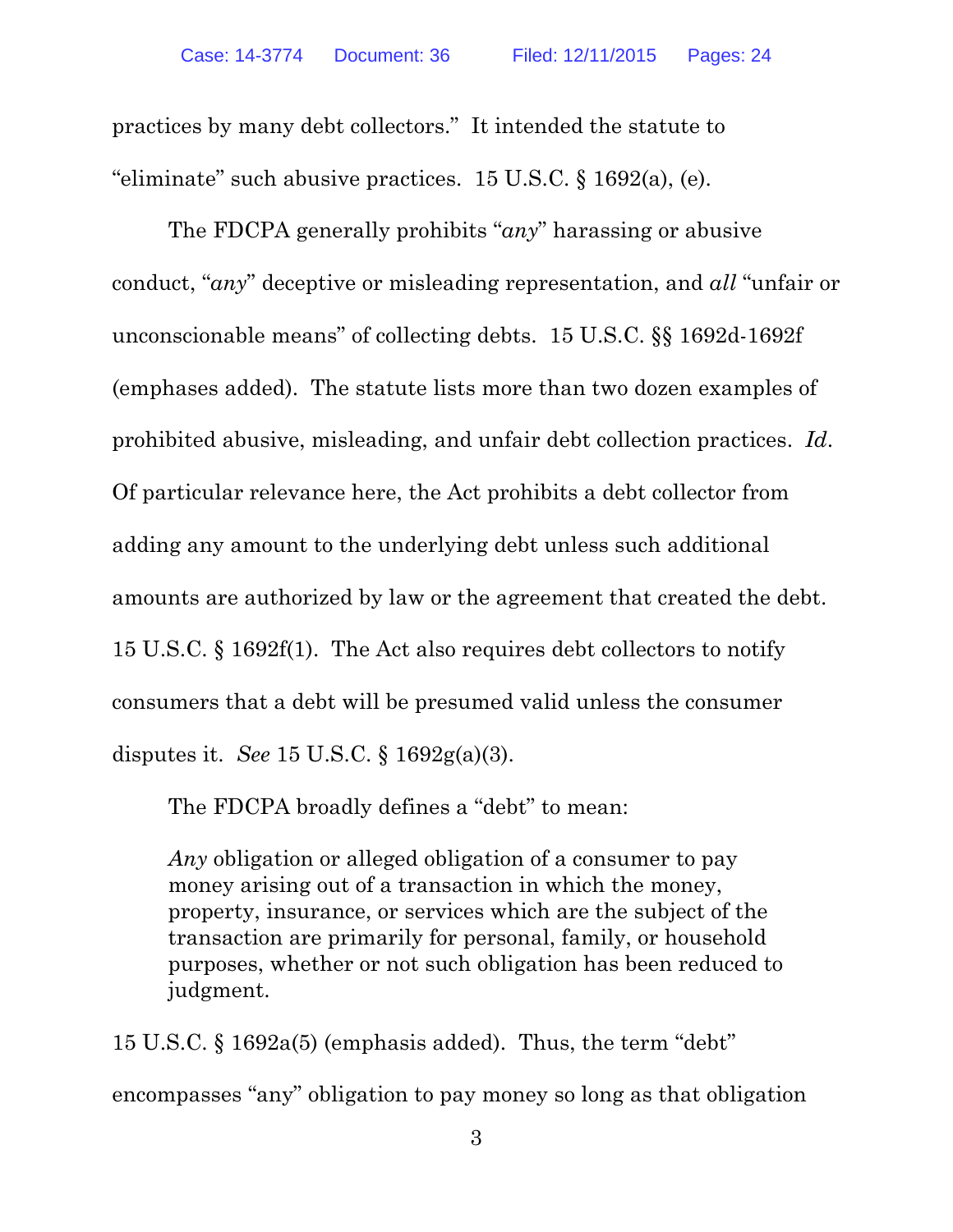"aris[es] out of a transaction." Congress did not define the term "transaction."

Section 813 of the Act makes "any debt collector who fails to comply with any provision" of the Act "with respect to *any* person" strictly liable for actual damages. 15 U.S.C. § 1692k(a) (emphasis added). Nothing in the FDCPA exempts debt collectors from compliance or from liability based on the reasons for a consumer's delinquency or her conduct in avoiding payment.

#### **B. Facts and Procedural History**

In June 2012, plaintiffs parked their cars in a parking lot owned by Metra, the public commuter railroad, but operated under contract by a private entity, CPS Chicago Parking, LLC (CPS). Dist. Ct. Op. 2. The lot offers parking spaces to all comers at the rate of \$1.50 per day.

Believing that plaintiffs had not paid the daily fee, CPS issued plaintiffs parking violation notices demanding payment of the \$1.50 parking charge and an additional fee of \$45. CPS sent the matter for collection to a debt collector, Parking Revenue Recovery Services, Inc., whose counsel, defendant Byron Bellerud II, P.C., sent plaintiffs dunning letters seeking payment of \$46.50. Dist. Ct. Op. 3-4.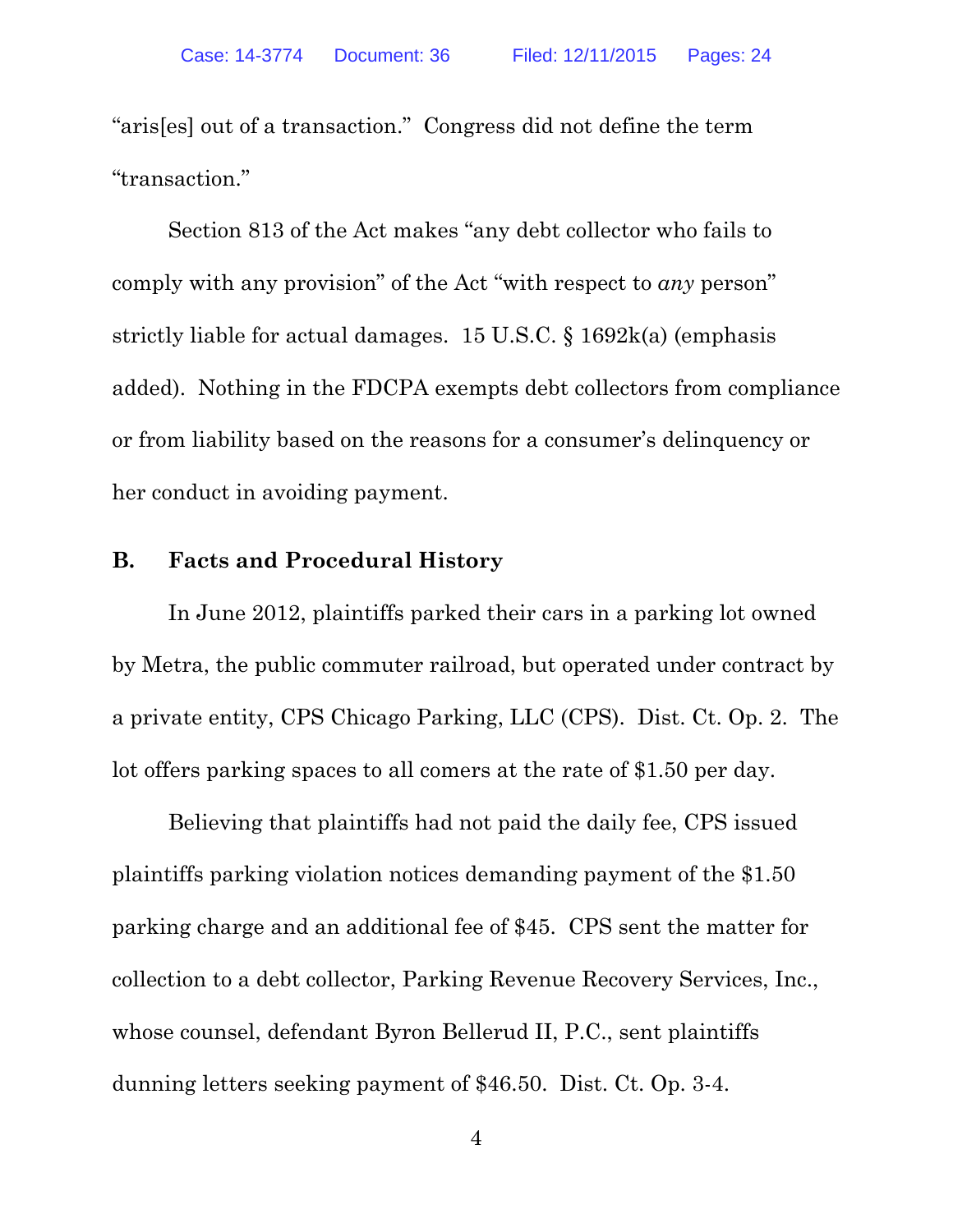Plaintiffs filed a class action complaint in the Northern District of Illinois, alleging that defendants had violated the FDCPA by (1) making a false representation in the demand letters that, to avoid a presumption of validity, plaintiffs must dispute charges and fees in writing; (2) attempting to collect the additional \$45 charge without express authorization to impose that charge; and (3) making false, deceptive, or misleading representations.

Defendants moved for summary judgment, contending that "the \$46.50 charged to each Plaintiff for failure to pay the \$1.50 parking fee [was] a fine, much like a parking ticket," and not a debt subject to the FDCPA. Dist. Ct. Op. 7. Plaintiffs argued in response that parking in the lot was a "transaction" under the statute – namely, CPS offered a place to park and plaintiffs accepted the offer by parking their cars in CPS's lot. *Id*. As a consequence, they contended, the \$45 charge was merely a late fee arising out of the underlying transaction. *Id*.

In the order on review, the court granted defendants' motion for summary judgment. It found that the \$46.50 charge was a "fine" and therefore "*not* the byproduct of a consensual transaction." Dist. Ct. Op. 11-12. It necessarily followed, the court reasoned, that the money the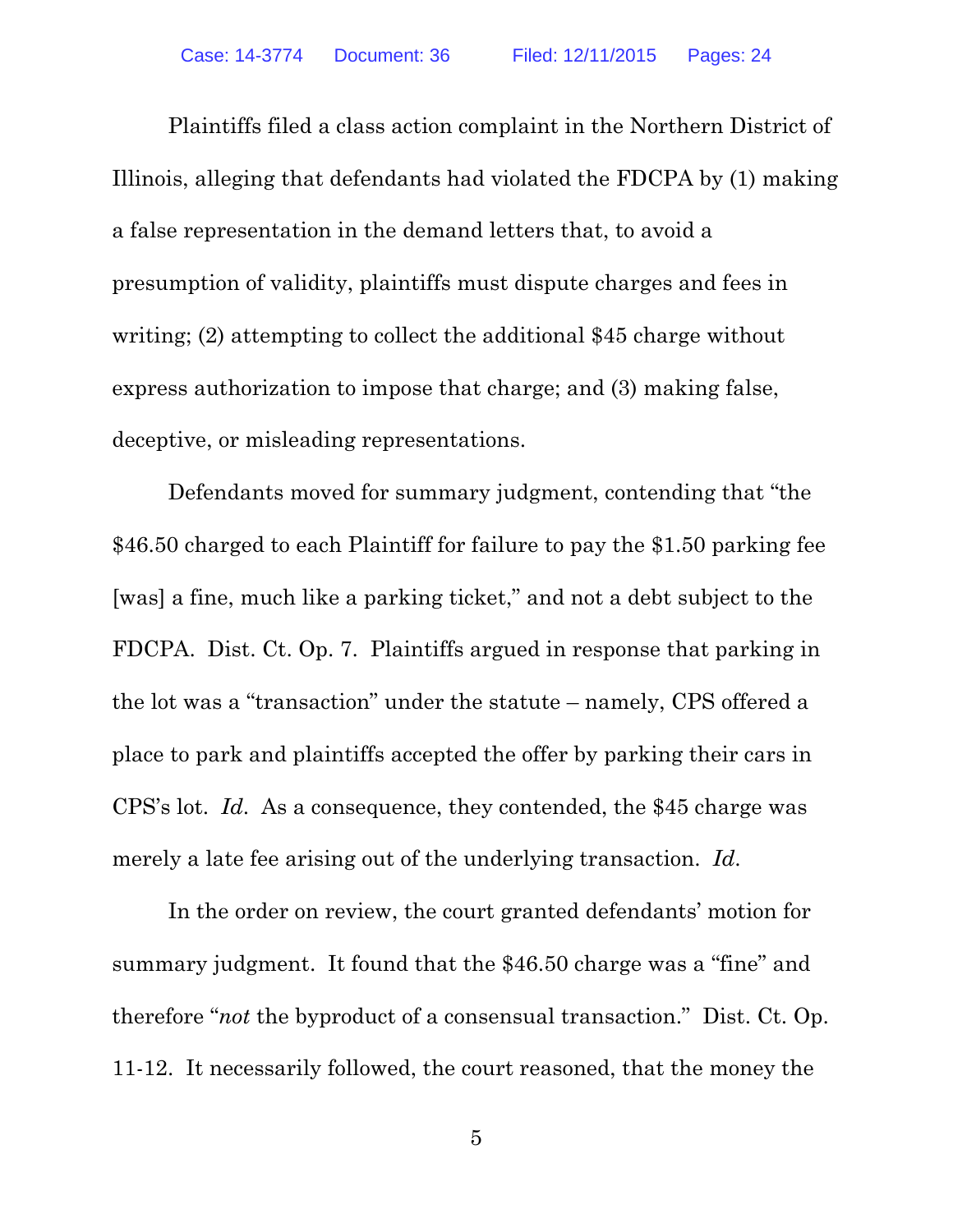defendants were attempting to collect was not a "debt" within the meaning of the FDCPA. *Id*.

Specifically, the district court found the \$45 charge to more closely resemble a "fine imposed for violation of a rule or law" than "a late fee imposed on a pre-existing" and "consensual" obligation to pay. Dist. Ct. Op. 9. According to the district court, no "mutual agreement occurs when [a] parker fails to pay the fee" because "acceptance of the service alone is not sufficient evidence of acceptance of an obligation to pay." Dist. Ct. Op. 11. The court determined further that even if the plaintiffs had paid the \$1.50 daily parking fee, that *still* would not be enough to transform the fine into a debt because the parking violation notice does not "seek[] payment of a contracted-for amount," but "impos[es] a penalty for violating the rules of the lot requiring payment to park." Dist. Ct. Op. 9-10.

The district court distinguished this Court's holding in *Bass v. Stolper, Koritzinsky, Brewster & Neider, S.C*., 111 F.3d 1322, 1326 (7th Cir. 1997), that a bounced check constituted a debt under the FDCPA. The district court reasoned that in *Bass*, the check "evidence[d] the drawer's obligation to pay for the purchases made with the check" and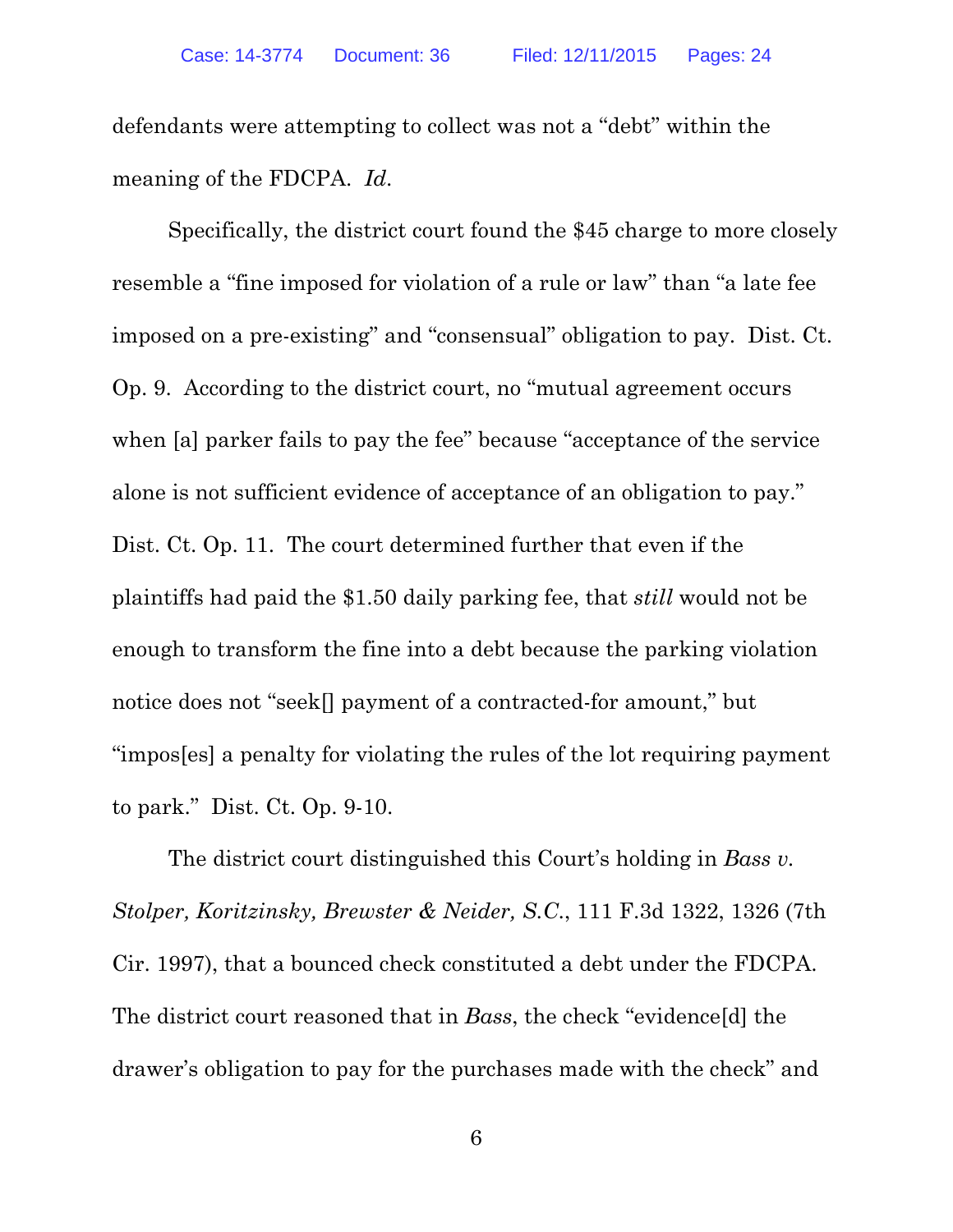proved that "the shopper ha[d] voluntarily engaged in a mutual transaction with the shop owner and promised to pay for a particular good or service." Dist. Ct. Op. 10 (citation omitted). By contrast, the district court reasoned, a failure to pay by the user of a parking lot more closely resembles theft, which this Court has found not to amount to a transaction. Dist. Ct. Op. 9 (citing *Bass*, 111 F.3d at 1326).

#### **ARGUMENT**

Using a parking lot that is open to all customers on stated terms results in a "transaction" within the meaning of the FDCPA. Any obligation to pay that "aris[es] out of" that transaction is a "debt" subject to the statutory protections. The Court should reverse the district court's decision to the contrary.

1. The FDCPA broadly defines "debt" to mean "any obligation \* \* \* to pay money arising out of a [consumer] transaction." 15 U.S.C. § 1692a(5). Here, the critical statutory term is "transaction," which Congress left undefined. This Court has held that Congress used "transaction" as "a broad reference to many different types of business dealings between parties." *Bass*, 111 F.3d at 1325. That "ordinary meaning," the Court held, is "clear and unrestricted." *Id*. at 1326. "As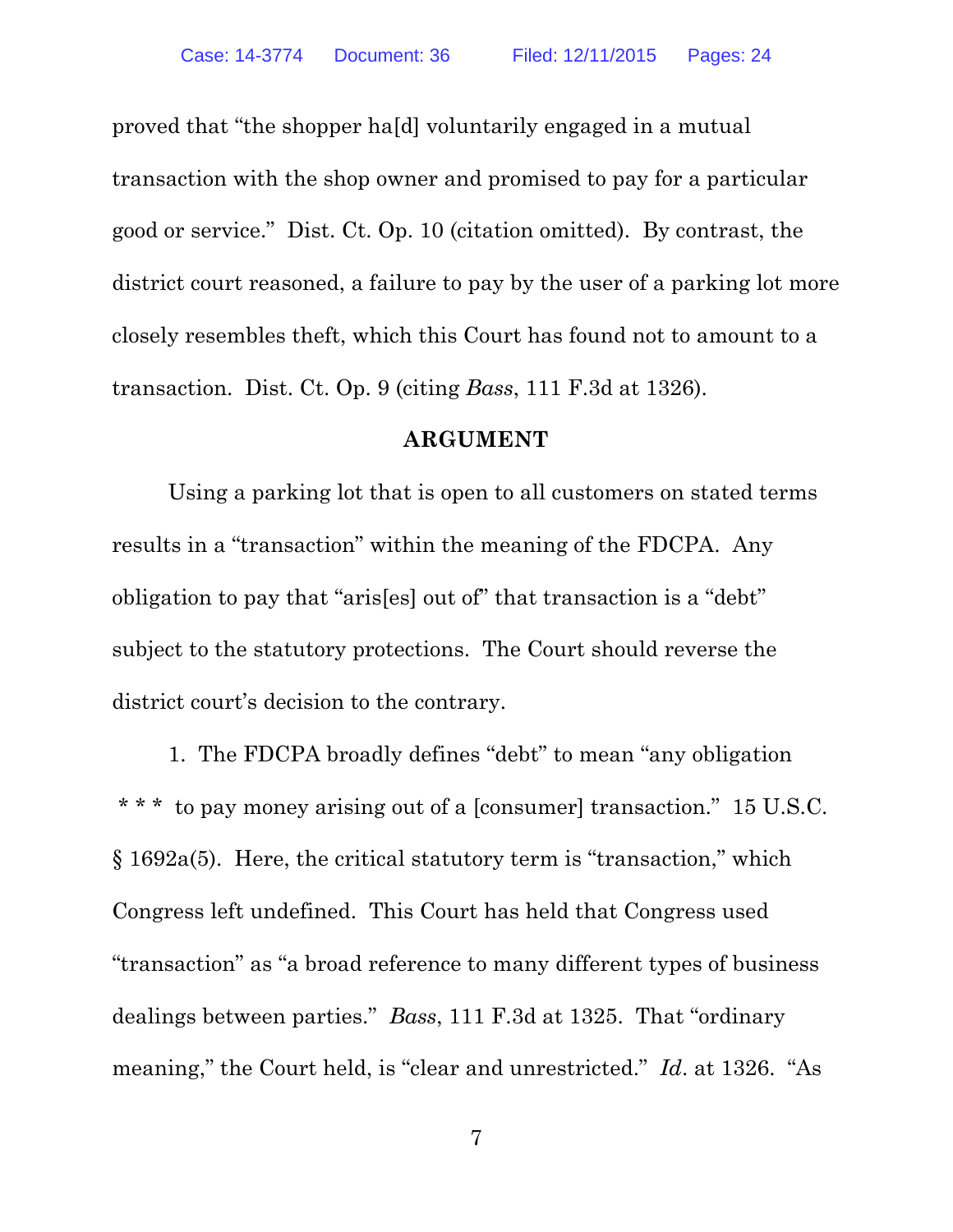long as [a] transaction creates an obligation to pay, a debt is created" under the statute. *Id.* at 1325.

Parking in a lot that is open to the public for a stated fee is a "transaction." Entering the lot and occupying a space creates an implied contract: the lot owner offers to provide a space for a stated fee, and the consumer accepts that offer – and agrees to pay the fee – by parking there. The action of parking "takes the place of articulate acceptance" of the offer. *Brines v. XTRA Corp.*, 304 F.3d 699, 703 (7th Cir. 2002). Such an agreement through action is "a true contract" that "contain[s] all necessary elements of a binding agreement [and] differs from other contracts only in that it has not been committed to writing or stated orally in express terms, but rather is inferred from the conduct of the parties." *A.E.I. Music Network, Inc. v. Bus. Computers, Inc*., 290 F.3d 952, 956 (7th Cir. 2002) (quotations omitted). In short, "the circumstances allow an inference that the parties had a deal." *Al's Serv. Ctr. v. BP Prods. N. Am., Inc.*, 599 F.3d 720, 726 (7th Cir. 2010).

The district court therefore erred when it concluded that "acceptance of the service alone is not sufficient evidence of acceptance of an obligation to pay." Dist. Ct. Op. 11. To the contrary, courts have found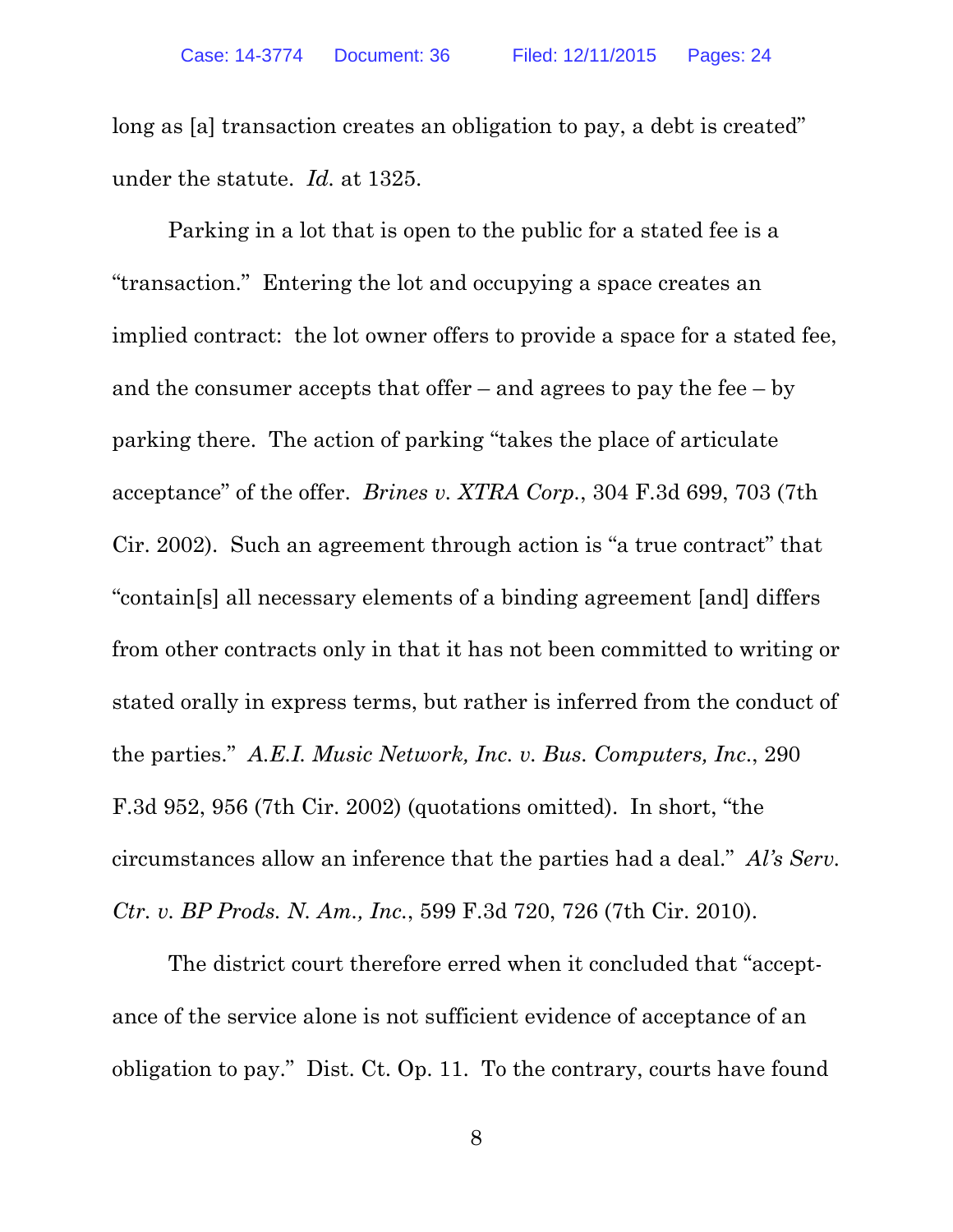acceptance of service evidences a "transaction" under the FDCPA. For example, a homeowner's use of water and sewer services resulted in a "transaction" even when the user had no formal agreement with the utility. *Piper v. Portnoff Law Assocs., Ltd*., 396 F.3d 227 (3rd Cir. 2005). The homeowner's use of municipal services "*in whatever manner*" gave rise to "the kind of *pro tanto* exchange contemplated by the FDCPA." Id. at 233 n.8 (emphasis added). In other words, usage alone resulted in a "transaction" that gave rise to a "debt." *Id*. *Accord Pollice v. Nat'l Tax Funding, L.P.*, 225 F.3d 379, 400 (3d Cir. 2000) (homeowner's request for water and sewer services, accompanied by evidence of his consumption, involved a "transaction" giving rise to an "obligation to pay").

For the same reason, a "transaction" under the FDCPA was created when plaintiffs used the parking services offered to the public in exchange for a stated fee. Parking a car in a lot open to the public is no different from using utility services offered to all homeowners. Nor is it different from many commercial dealings in which people engage daily, such as visiting a doctor, ordering groceries, or calling a pharmacy to request delivery of prescription refills. In each such case, using the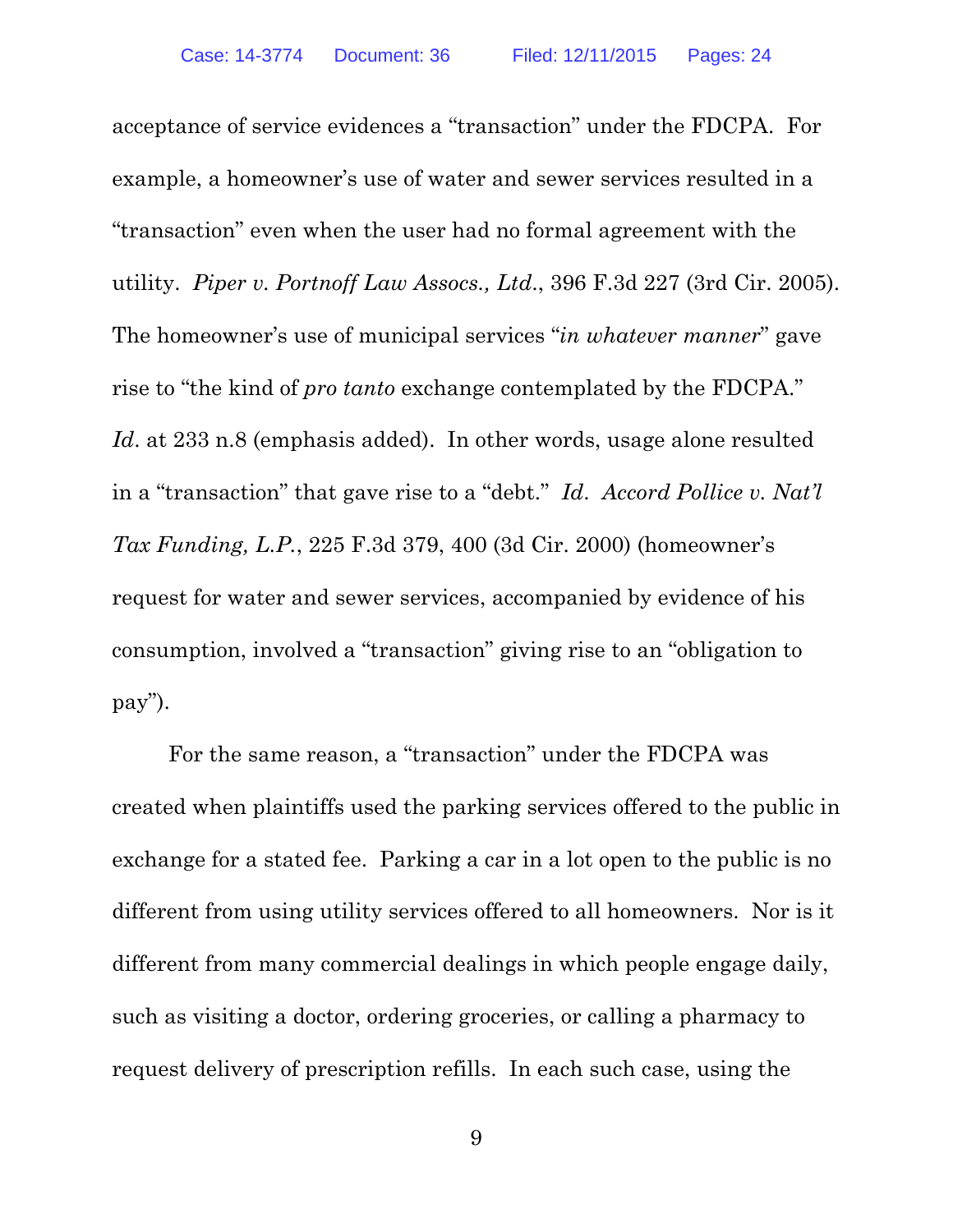offered service by itself results in a transaction that creates an obligation to pay.

Because the act of parking constitutes a transaction under the FDCPA, both the \$1.50 fee and the \$45 penalty for failure to pay the fee "aris[es] out of" the transaction and are debts under the statute. *See*, *e.g*., *Shula v. Lawent*, 359 F.3d 489, 491 (7th Cir. 2004) (court costs arising out of debt collection suit are incidental to the debt because "had it not been for the suit \* \* \* no claim for costs would have arisen"). The extra amount added for non-payment of the initial debt is akin to an authorized late-fee that may be imposed on an untimely payment of a debt. *See Rizzo v. Pierce & Assocs.*, 351 F.3d 791, 793 (7th Cir. 2003).

2. The district court's restrictive reading of "transaction" conflicts with this Court's instruction that the term be read broadly in keeping with its "ordinary meaning." *Bass*, 111 F.3d at 1326. The district court stated that the question here is "whether the fee stems from an underlying consensual transaction creating an obligation to pay." Dist. Ct. Op. 8-9. But the court then found that "[a]cceptance of the [parking] service alone is not sufficient evidence of acceptance of [that] obligation to pay." Dist. Ct. Op. 11. That was error for the reasons set forth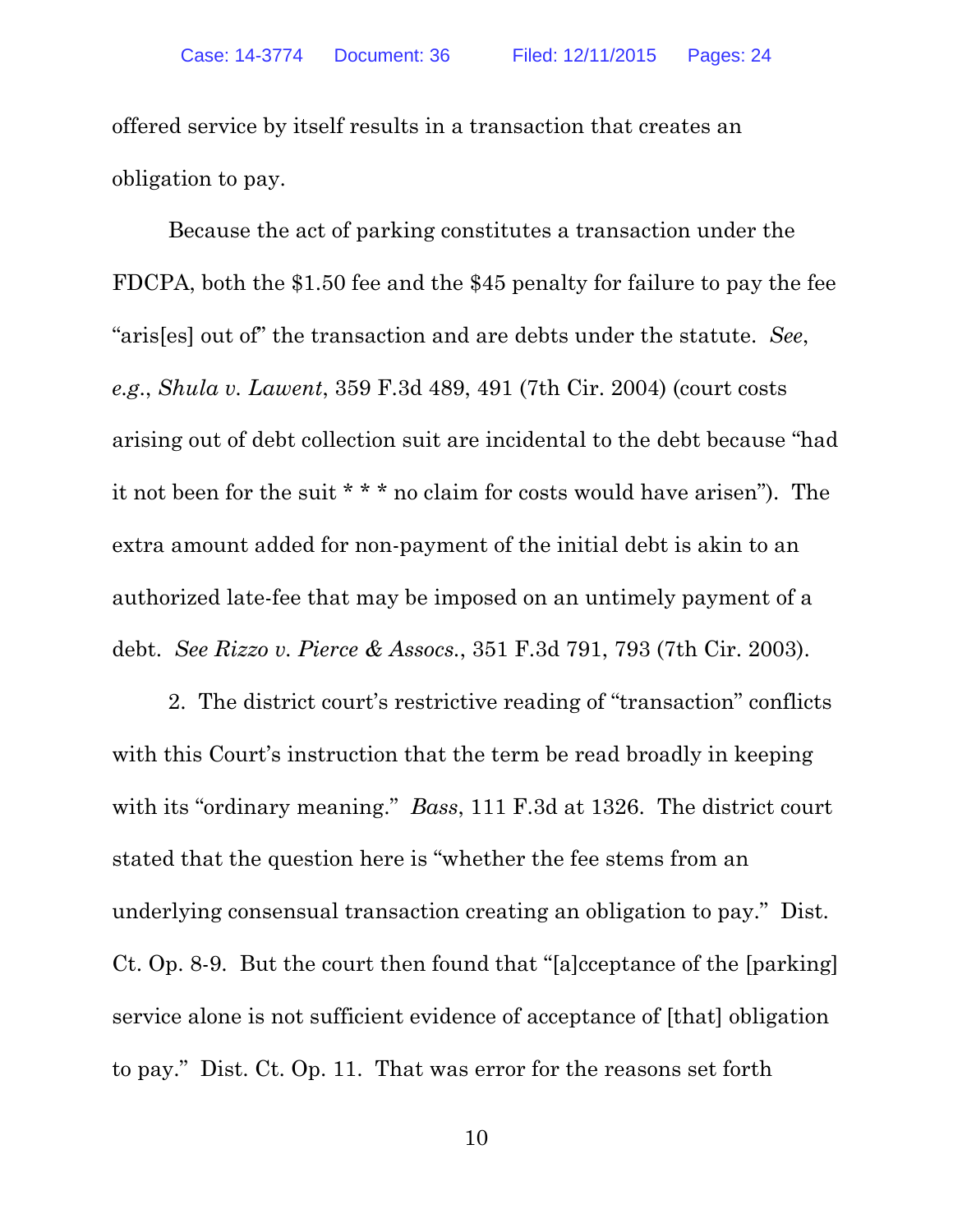above. The district court also suggested that no transaction occurred because Metra would not have consented "to a person leaving his car in the lot without paying." Dist. Ct. Op. 11 & n.5. Whether a transaction occurred, however, cannot turn on what Metra would have done had it known that a particular consumer would not pay. Under that standard, no transaction would ever occur under the FDCPA because no service provider would ever agree to provide services to a consumer who the service provider knew would not pay for them. Given this Court's broad reading of "transaction," the district court could not "disregard plain statutory language" in favor of a more restrictive reading that it views as "more reasonable." *Jenkins v. Heintz*, 25 F.3d 536, 539 (7th Cir. 1994), *aff'd*, 514 U.S. 291 (1995).

The district court compounded this error by assuming that plaintiffs had not paid the parking fee and equating them with thieves. Even if the record had shown that plaintiffs did not pay, the parking fee would still be a debt arising from a transaction. This case differs from that of a thief and his victim who have *no* mutual agreement.2 In that

l

<sup>2</sup> By contrast, a grocery store shopper does not accept an offer by placing the items he likes in his cart. The entire transaction – offer and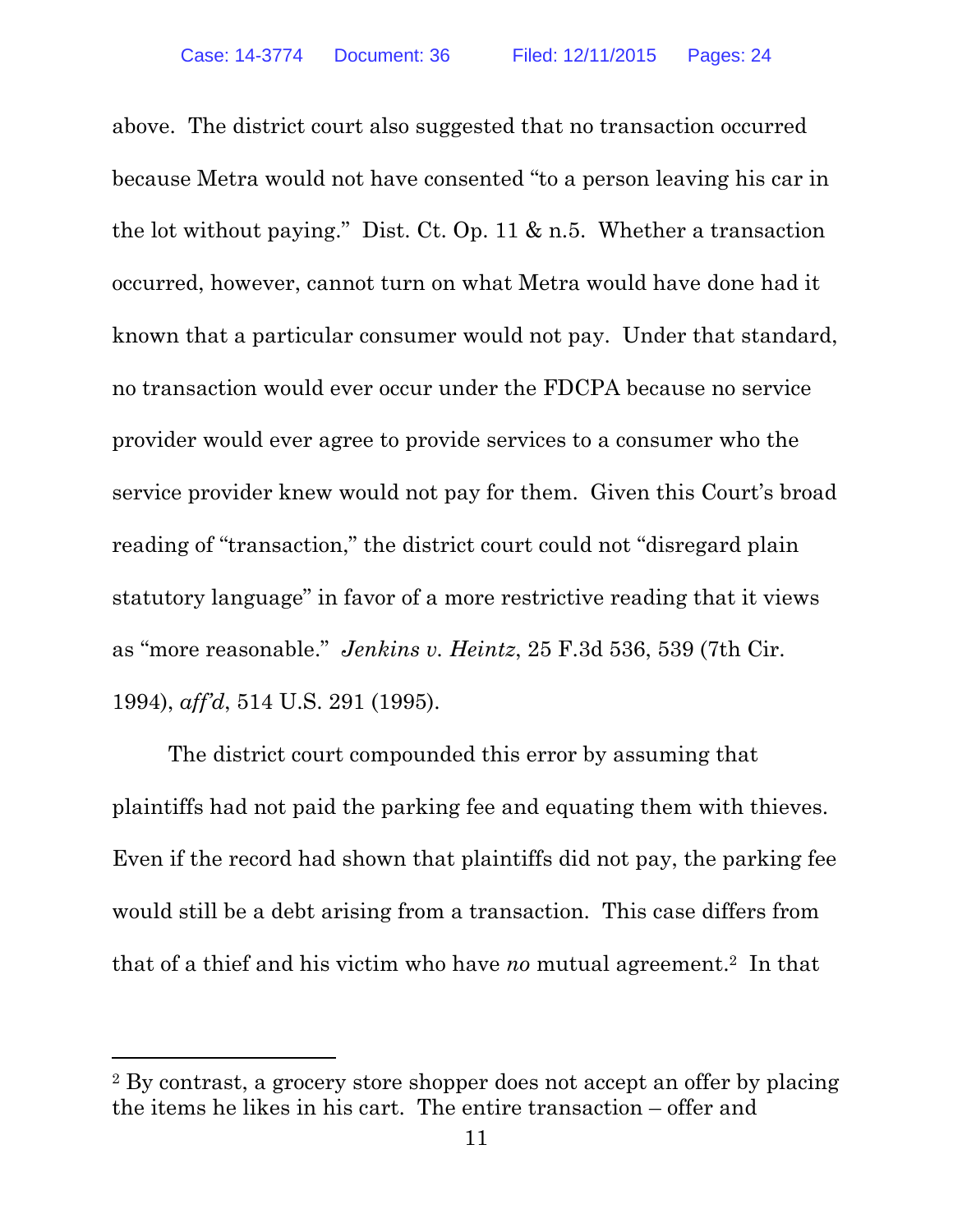situation, the thief's eventual obligation to pay for stolen goods arises from criminal and tort law, not from a "meeting of the minds" of the parties to a mutual business agreement. *See Grimard v. Palmer, Reifler & Assocs*., P.A., 2007 U.S. Dist. LEXIS 55733 (E.D. Mich. 2007) (obligation arising from settlement of shoplifting allegations not a "debt" under the FDCPA); *Shorts v. Palmer*, 155 F.R.D. 172, 176 (S.D. Ohio 1994) (shoplifter "never had a contractual arrangement of any kind with \* \* \* the defendants"). In the absence of a mutual agreement, courts have held that theft does not give rise to a "debt" under the FDCPA. *See*, *e.g*., *Beauvior v. Israel*, 2014 U.S. Dist. LEXIS 109047 (E.D.N.Y. 2014) (stealing natural gas through meter tampering); *DIRECTV, Inc. v. Cephas*, 294 F. Supp. 2d 760, 764 (M.D.N.C. 2003) (stealing satellite TV service); *Coretti v. Lefkowitz*, 965 F. Supp. 3 (D. Conn. 1997) (using illegal coding device to steal premium cable service).

In this case, by contrast, CPS offered parking services at the stated rate to all comers, and plaintiffs accepted that offer by parking their cars in the lot. As set forth above, these circumstances demonstrate a mutual agreement to engage in a transaction.

-

acceptance – does not occur until the merchant accepts his payment at the register.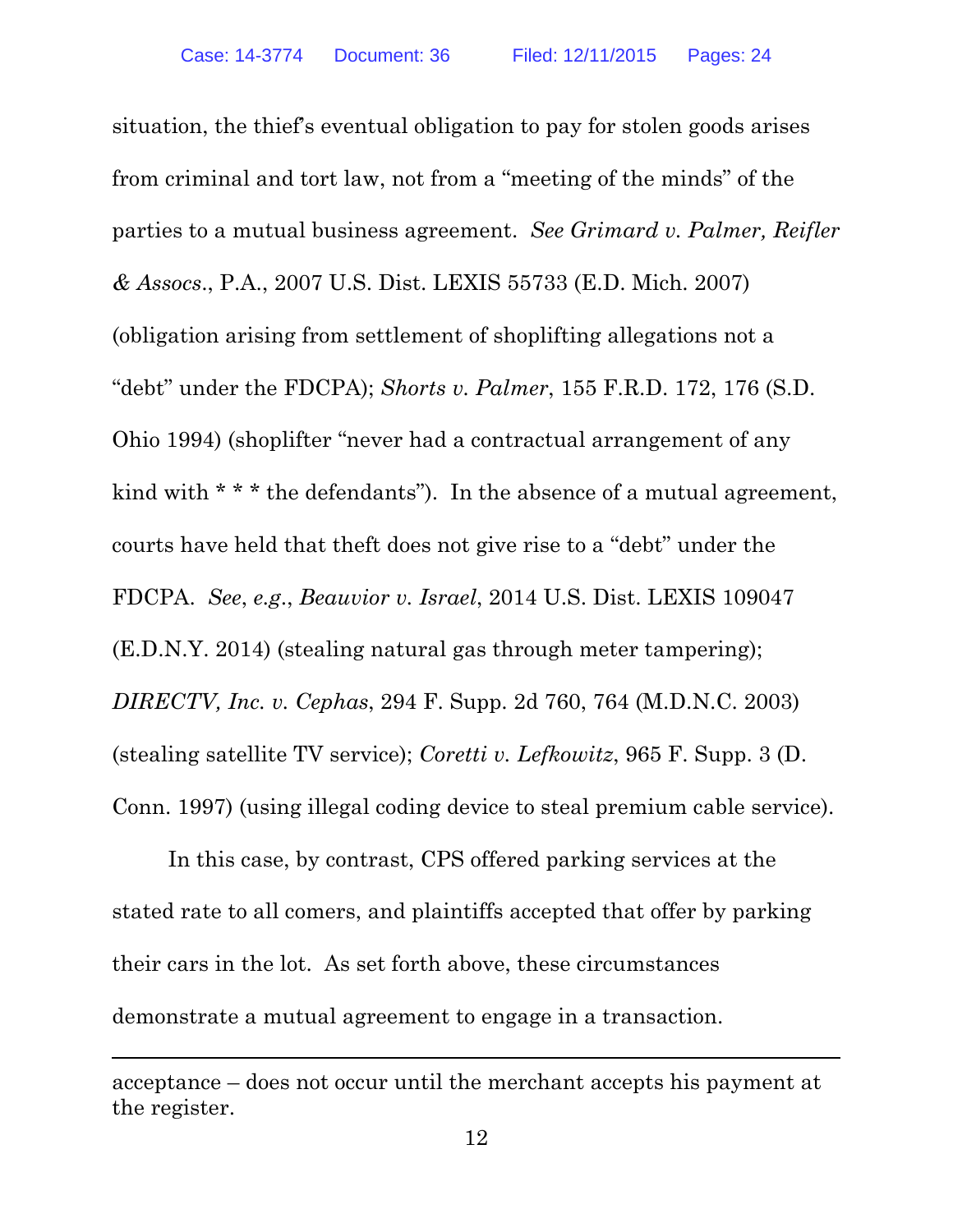3. The district court also misapplied judicial precedent and FTC staff guidance in describing the money allegedly owed by plaintiffs here as a "fine" instead of a debt. Dist. Ct. Op. 8, 12, 15. A "fine" generally refers to a pecuniary criminal punishment or civil penalty payable to the public treasury. *Black's Law Dictionary* 749 (10th ed. 2014). A fine typically does not arise from a mutual agreement between the parties – *i.e.*, a "transaction" – or an express or implied-in-fact contract for goods and services. For example, the case principally relied on by appellees (Br. 23), *Gulley v. Markoff & Krasny*, 664 F.3d 1073 (7th Cir. 2011) (per curiam), involved fines levied on a property owner for failure to comply with municipal codes. The Court held that the fines were not debts because they did not "aris[e] from consensual consumer transactions." *Id*. at 1075.3

Some cases have acknowledged that a "fine" can encompass private penalties in the limited circumstance of a community whose

<sup>3</sup> *See also Williams v. Redflex Traffic Sys., Inc*., 2008 U.S. Dist. LEXIS 22723 (E.D. Tenn. 2008), *aff'd on other grounds*, 582 F.3d 617 (6th Cir. 2009) (unpaid traffic tickets); *Harper v. Collection Bureau of Walla Walla*, 2007 U.S. Dist. LEXIS 88993 (W.D. Wash. 2007) (fine for driving with suspended license); *Yon v. Alliance One Receivables Mgmt., Inc*., 2007 U.S. Dist. LEXIS 89492 (S.D. Fla. 2007) (traffic ticket); *Betts v. Equifax Credit Info. Servs*., 245 F. Supp. 2d 1130, 1133 (W.D. Wash. 2003) (fee for impoundment imposed by state statute).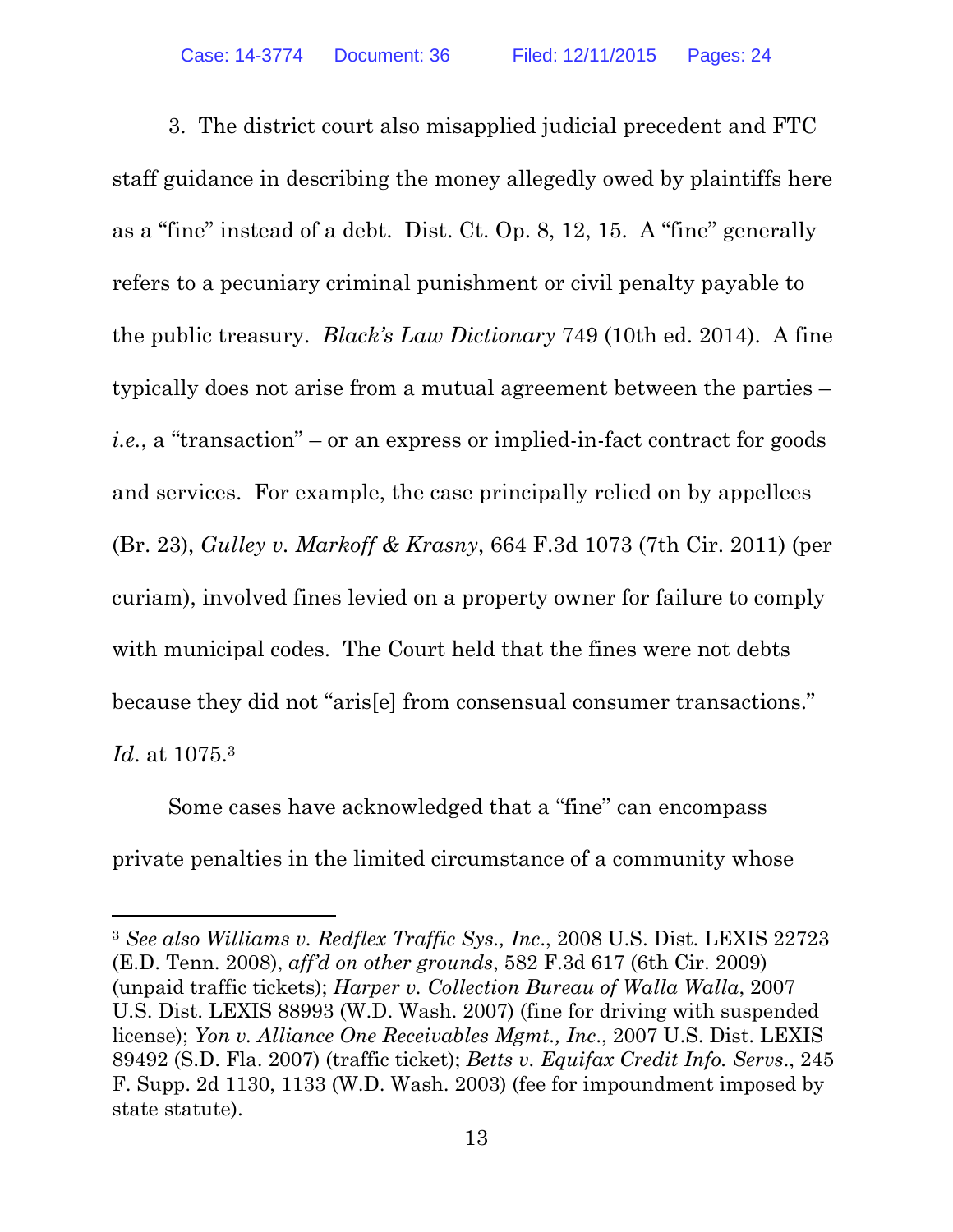members have agreed to be bound by a set of rules. *See*, *e.g*., *Durso v. Summer Brook Preserve Homeowners Ass'n*, 641 F. Supp. 2d 1256, 1265 (M.D. Fla. 2008) (fines for parking boat and trailer in violation of subdivision rules). But even in those situations, courts have carefully distinguished "fines" for actions that violate pre-existing covenants from "debts" arising out of a transaction. Compare *id*. at 1264-65 with *Newman v. Boehm, Pearlstein & Brights, Ltd*., 119 F.3d 477, 481 (7th Cir. 1997) (past due homeowners' assessments were "debts" under the FDCPA because "the obligation to pay in these circumstances arose in connection with the purchase of the homes themselves").

Appellees cannot escape the requirements of the FDCPA by characterizing the "debts" they seek to collect as "fines." At bottom, they seek fees arising from a consumer transaction in which services were exchanged for plaintiffs' implicit promise to pay. Plaintiffs' dealings with CPS are precisely "that type of *pro tanto* exchange which the statutory definition [of debt] envisages." *Eades v. Kennedy, P.C. Law Offices*, 799 F.3d 161, 170 (2d Cir. 2015) (citations omitted).

For these reasons, appellees get no help from the FTC's 1988 Staff Commentary opining that "fines" are not "debts" under the FDCPA. *See*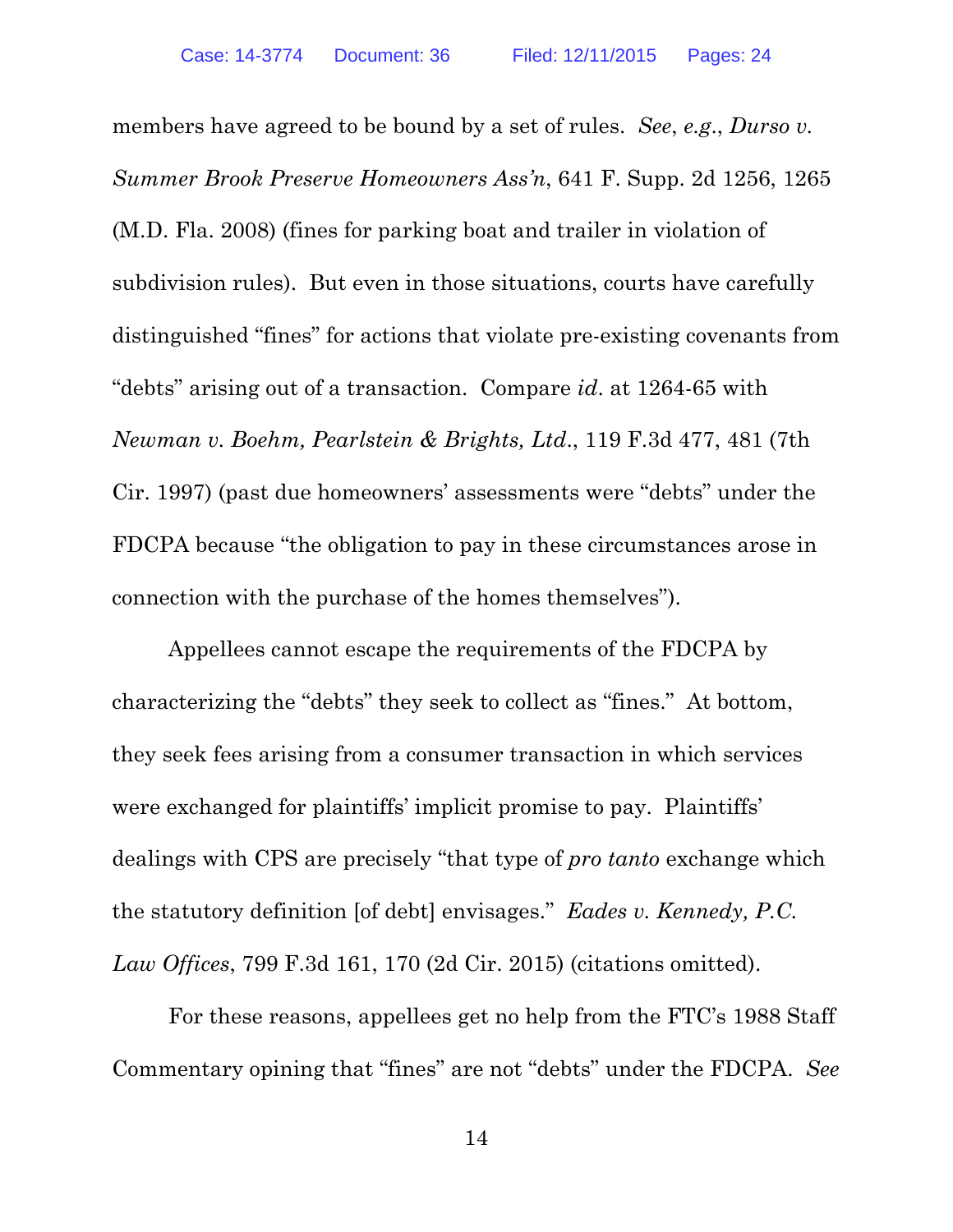Statements of General Policy or Interpretation, Staff Commentary on the Fair Debt Collection Practices Act, 53 Fed. Reg. 50097, 50102 (1988) (cited at Brief for Appellees at 23). None of the monetary obligations discussed in that Commentary – fines, alimony, taxes, and tort claims – are tied to quid-pro-quo exchanges of money for service. They therefore do not arise from a "transaction." *See*, *e.g.*, *Mabe v. G.C. Servs. Ltd. P'shp*, 32 F.3d 86 (4th Cir. 1994) (child support obligation arising from administrative order); *Berman v. GC Servs. Ltd. P'shp*, 146 F.3d 482 (7th Cir. 1998) (past due unemployment insurance contributions); *Hawthorne v. Mac Adjustment, Inc*., 140 F.3d 1367 (11th Cir. 1998) (alleged obligation for damages arising from accident).

4. As this Court has acknowledged, the definition of "debt" "serves to limit the scope of the FDCPA." *Bass*, 111 F.3d at 1324. Thus the narrowed reading of that term adopted by the district court may leave unprotected any number of mutual agreements that are not formally documented. For example, a patient who receives medical treatment without an express agreement to pay is entitled to protection from abusive debt collection practices as much as the patient who signs a contract up front.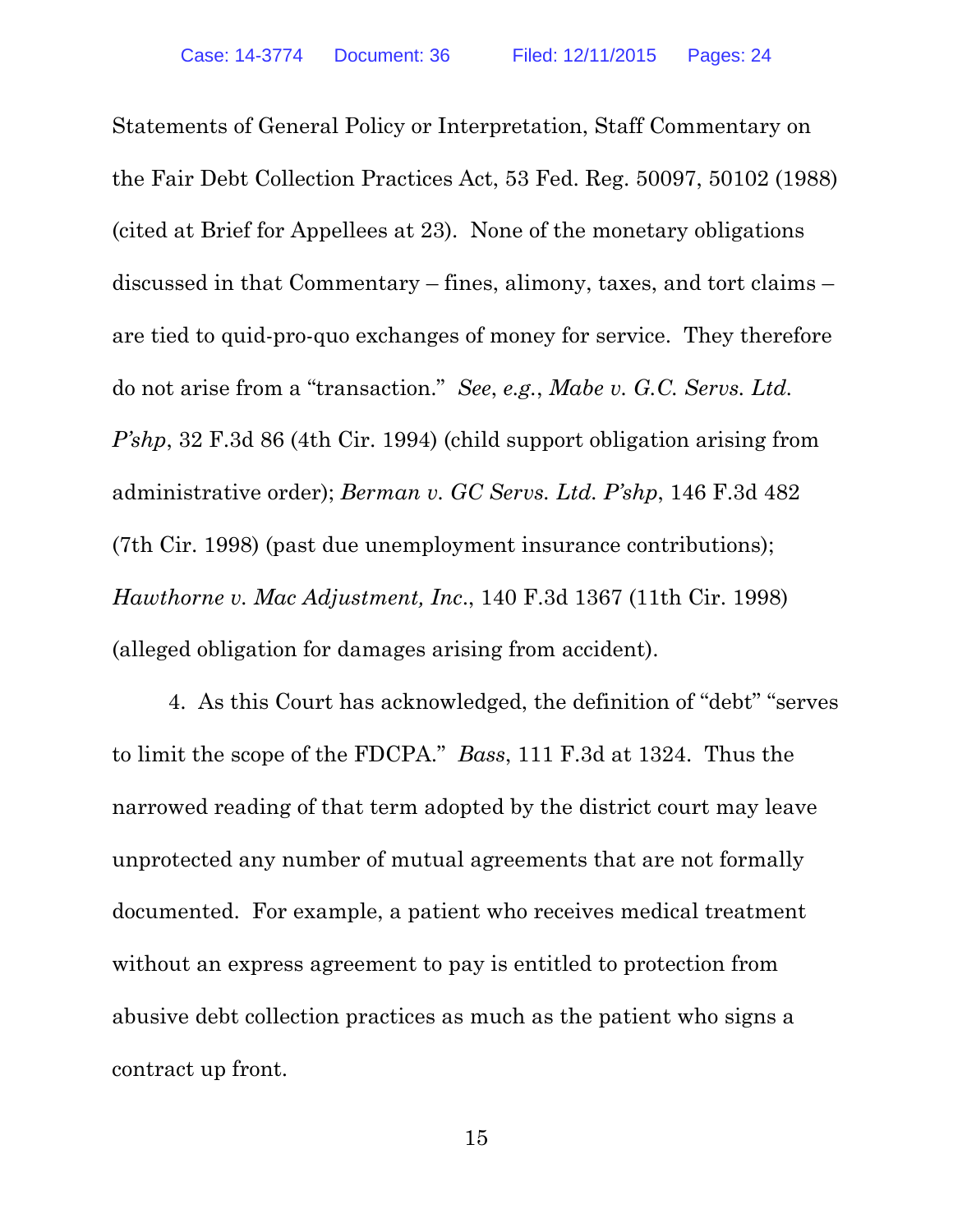Congress did not intend the statute to apply narrowly. To ensure comprehensive coverage, it used the broad term "transaction" to refer to the entire range of mutual dealings. Congress also extended the coverage of the statute to "[*a*]*ny* obligation or alleged obligation of a consumer to pay money *arising out of* a transaction." 15 U.S.C. § 1692a(5) (emphasis added). The district court's decision undermines that inclusive intent.

Indeed, when it enacted the FDCPA, Congress specifically rejected a rationale relied on by the district court. As this Court has noted, "the FDCPA's legislative history reflects that Congress acknowledged there may be a 'number of persons who *willfully* refuse to pay just debts,' \* \* \* but apparently 'believe[d] that the serious and widespread abuses' of debt collectors outweighed the necessity to carve out an exception for these so-called 'deadbeats.'" *Keele v. Wexler*, 149 F.3d 589, 596 (7th Cir. 1998) (quoting S. Rep. No. 382, 95th Cong., 1st Sess. 3 (reprinted in 1977 U.S. Code Cong. & Admin. News 1695, 1697)) (emphasis and alteration in original). But by the district court's logic, a consumer's mere failure to pay an obligation arising out of a transaction erases the transaction itself and leaves the consumer without any protection from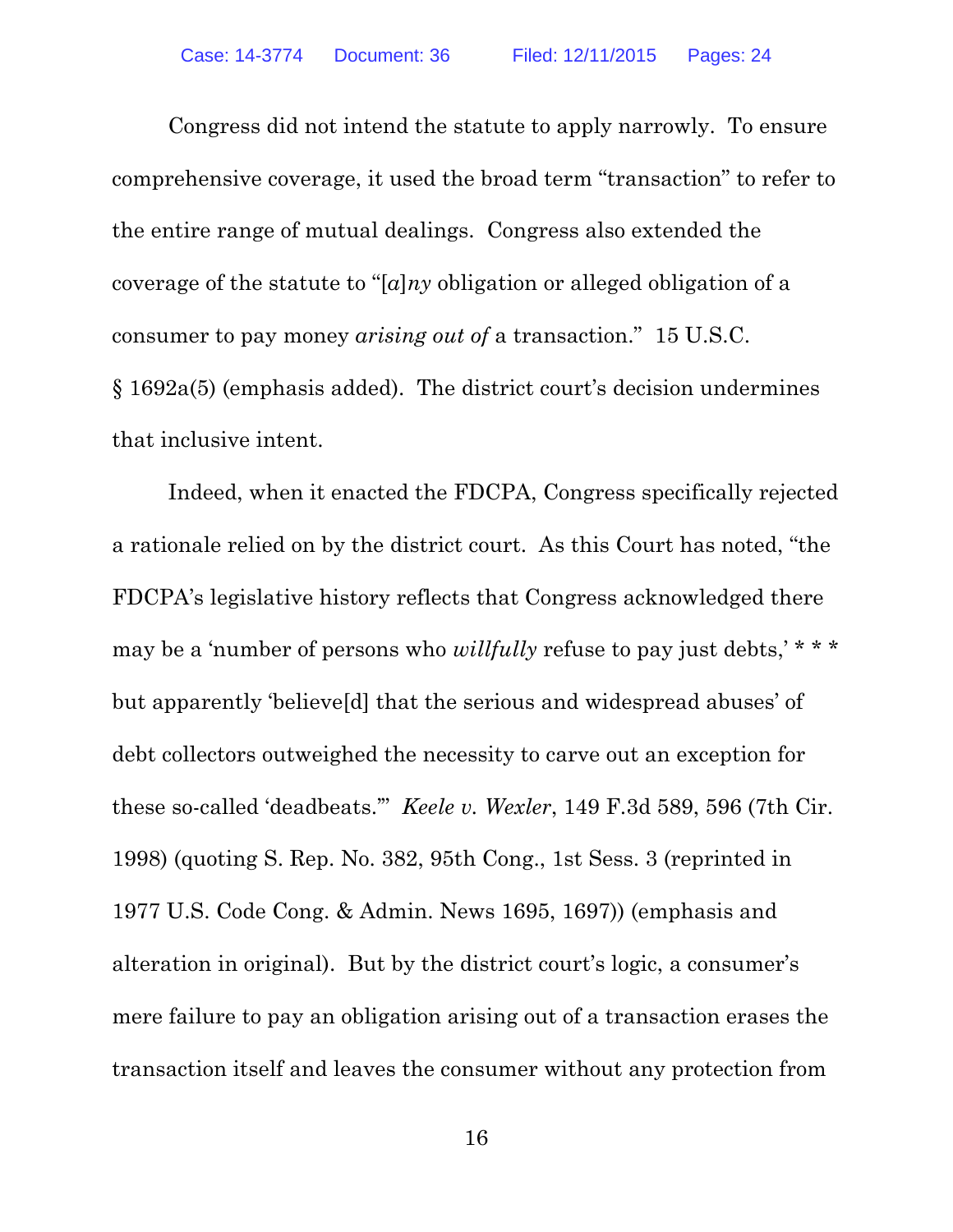any subsequent unlawful debt collection practices. That result contravenes Congress's policy determination that a debt under the FDCPA comes about when the underlying obligation to pay arose out of a transaction. When that test is satisfied, as it is here, Congress intended the consumer to be protected even if she fails to meet her obligation to pay.

### **CONCLUSION**

The decision of the district court should be reversed.

Respectfully submitted,

TO-QUYEN TRUONG *Deputy General Counsel* 

JOHN R. COLEMAN *Assistant General Counsel* 

NANDAN M. JOSHI THOMAS M. MCCRAY-WORRALL LESLIE RICE MELMAN *Counsel* 

Consumer Financial Protection Bureau 1700 G Street, N.W. Washington, D.C. 20552

JONATHAN E. NUECHTERLEIN *General Counsel* 

JOEL MARCUS *Director of Litigation* 

/s/ Leslie Rice Melman *Assistant General Counsel for Litigation* 

Federal Trade Commission 600 Pennsylvania Ave., N.W. Washington, D.C. 20580 (202) 326-2478 (202) 326-2477 (fax) lmelman@ftc.gov

December 11, 2015